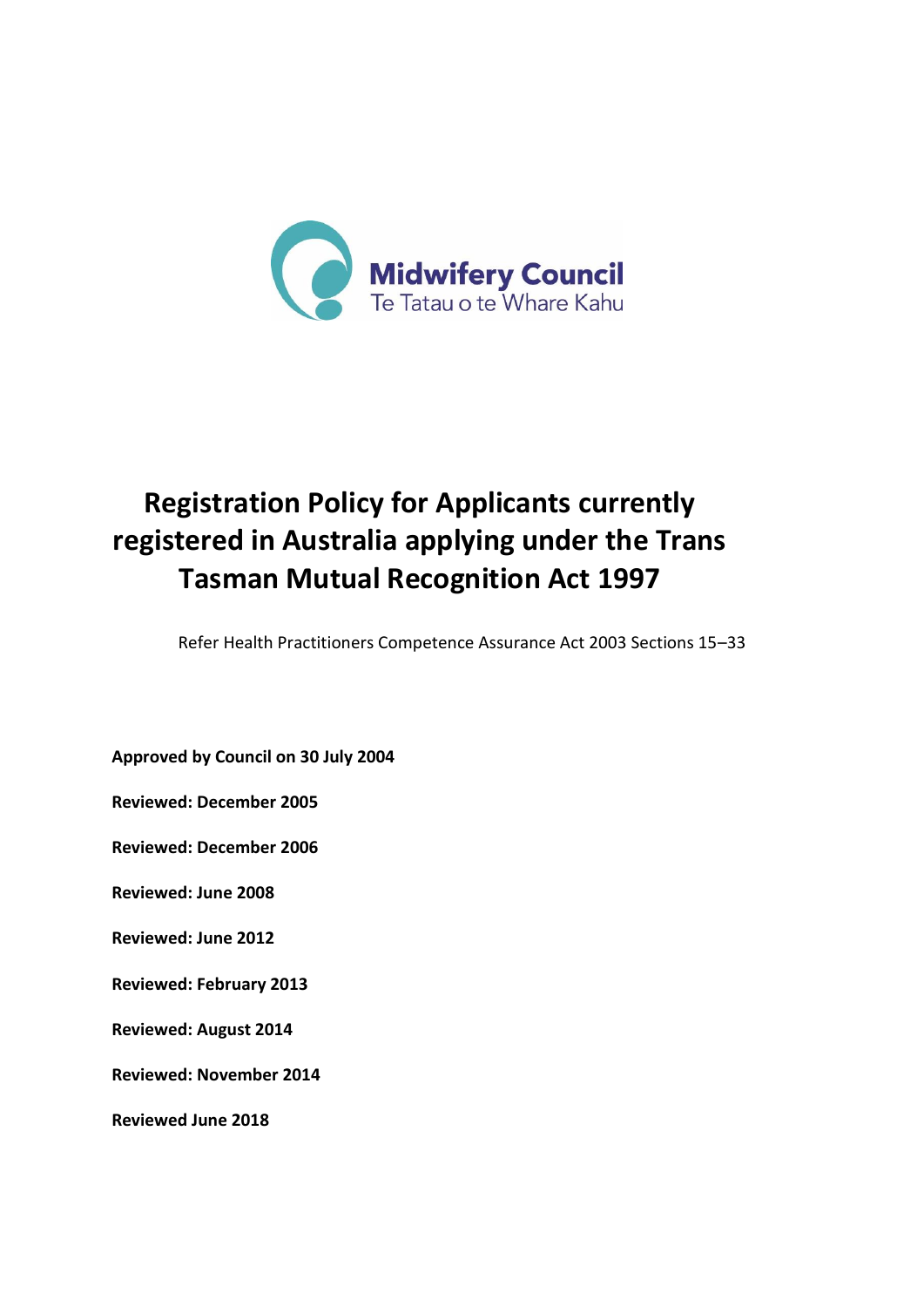## **1. Legislative context**

- 1.1 The Trans Tasman Mutual Recognition Act 1997 [TTMRA] provides for mutual recognition of occupational registration between Australia and New Zealand. Whilst there are some differences between midwifery education and practice in the two countries, the Midwifery Council accepts that the professions are substantially the same. The provisions of the Trans Tasman Mutual Recognition Agreement therefore apply and midwives registered in Australia are entitled to registration as midwives in New Zealand.
- 1.2 The Health Practitioners Competence Assurance Act 2003 [HPCA] is subject to the TTMRA for the purposes of registration but once registered, the midwife practises in the context of the HPCAA.
- 1.3 Applicants are deemed to be registered and able to practise as a midwife in New Zealand at the point their notice of application, when all required documentation and fee are received by the Midwifery Council. This period of deemed registration ends when registration is approved or declined or postponed by the Council.
- 1.4 Such applicants are not required to have any particular qualification nor are they required to reside or be domiciled in the Australian state in which they are registered. Applicants are not required to be Australian residents or to have completed their midwifery education in Australia.
- 1.5 Applications with all required documentation and payment are processed within one month after the applicant's notice seeking registration is received. The Council grants, postpones, or refuses registration.
- 1.6 If the Council does not grant, postpone, or refuse registration within the one month period, applicants are entitled by default to immediate registration at the end of the one month period.

# **2. Documentation required**

- 2.1 All Applicants are required to provide the following:
	- A written notice seeking registration as a midwife on the grounds that they are registered in an equivalent occupation in Australia
	- A Statutory Declaration:
		- a) as to their registration and entitlement to practise as a midwife in Australia
		- b) that in relation to midwifery, the applicant is not:
			- i) the subject of any disciplinary proceedings in Australia, and
			- ii) not the subject of any preliminary investigations which may lead to disciplinary proceedings in Australia
		- c) that the applicant's registration or right to practise as a midwife in any jurisdiction is neither cancelled nor suspended as a result of disciplinary action
		- d) that the applicant is not otherwise personally prohibited from practising as a midwife and is not subject to any conditions as a result of criminal, civil, or disciplinary proceedings, in any jurisdiction
		- e) details of any conditions to which the applicant's midwifery practice is subject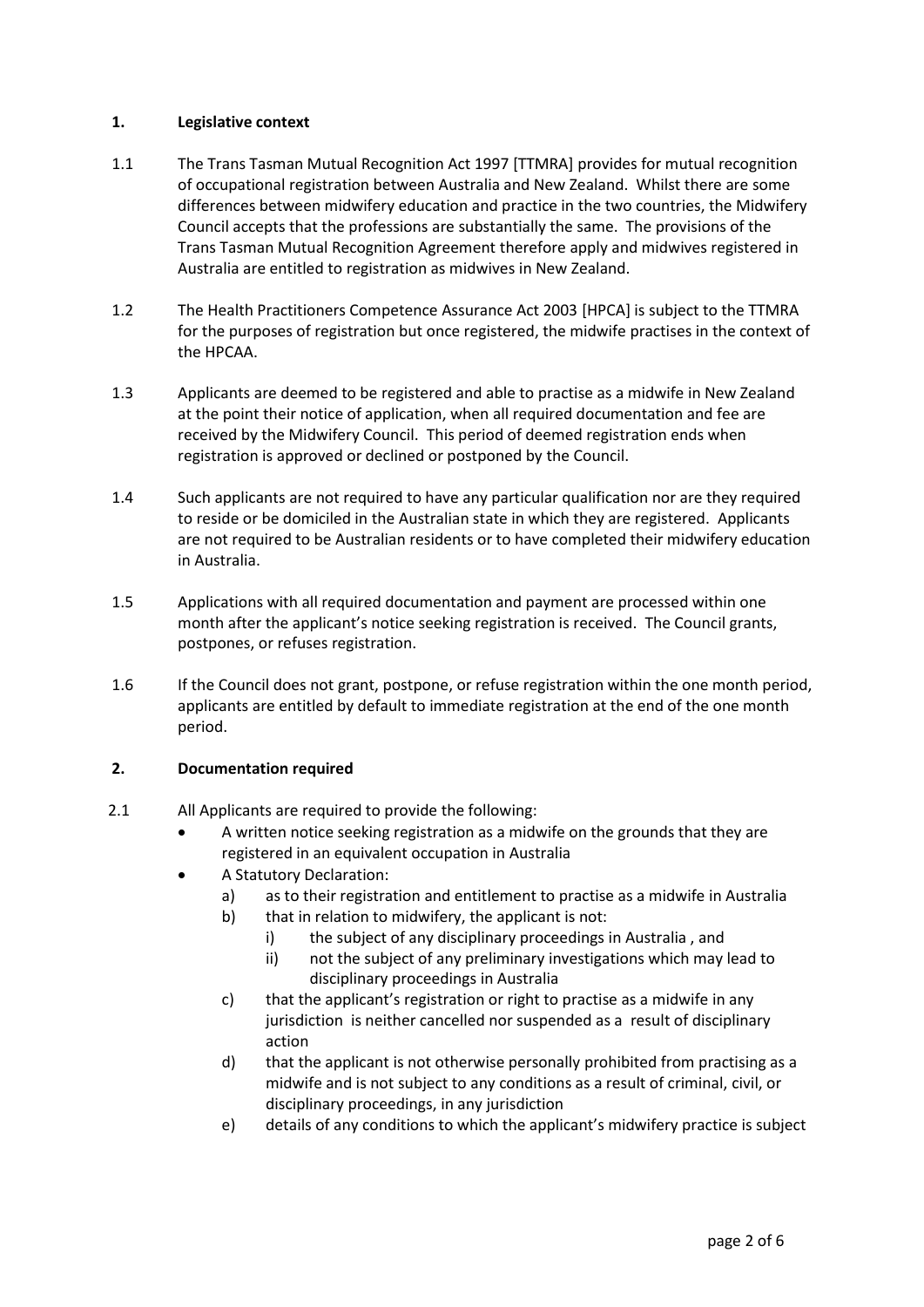- Evidence of identity
	- a) Two forms of identity with at least one from Schedule A and the other from Schedule B as per Appendix A of this policy. At least one form of identity must have a photograph of the individual.
	- b) A marriage or civil union certificate if the applicant wishes to be registered in the name that relates to their marital status and if that name is different to their identification documents provided above.
- The original or certified copy of a document or certificate of standing as evidence of the applicant's existing registration
- Copies of documents must be certified as correct by a Notary Public, solicitor or Justice of the Peace
- Provision of evidence of two years' post registration midwifery practice, within the immediate 5 years preceding application. This must include practice across the scope
- Written consent to permit the Midwifery Council to make enquiries and exchange information with regulatory authorities in any participating jurisdiction as to the applicant's practice and activities
- The registration fee
- 2.2 An online completed application form and either originals or certified copies of documents are required except that a facsimile copy of the document evidencing registration is acceptable. The applicant must certify whether that document is an original or a facsimile copy.
- 2.3 The non-refundable application fee must be paid at the time the application is made.
- 2.4 The Council may delegate its authority to assess applications to a committee of the Council appointed for the purpose or to the secretariat.

# **3. Deemed registration**

- 3.1 Pending the grant or refusal of registration after receipt by the Council of an applicant's completed Notice, applicants are deemed to be registered. Applicants can practise midwifery in New Zealand subject to:
	- the limits conferred by the applicant's registration in all Australian jurisdictions in which the applicant registered, and
	- any conditions or undertakings applying to the applicant's practice in all Australian jurisdictions in which the applicant registered unless waived by the New Zealand Midwifery Council, and
	- any conditions on practice in New Zealand imposed by the Midwifery Council in New Zealand under s22.
- 3.2 The Council may impose conditions, as set out in 3.4, on applicants' deemed registration for the purpose of:
	- achieving equivalence of midwifery between New Zealand and Australia, or
	- imposing a similar condition that applies to the applicant's registration in Australia, and
	- for any other purpose relating to the implementation of the Trans-Tasman Mutual Recognition principles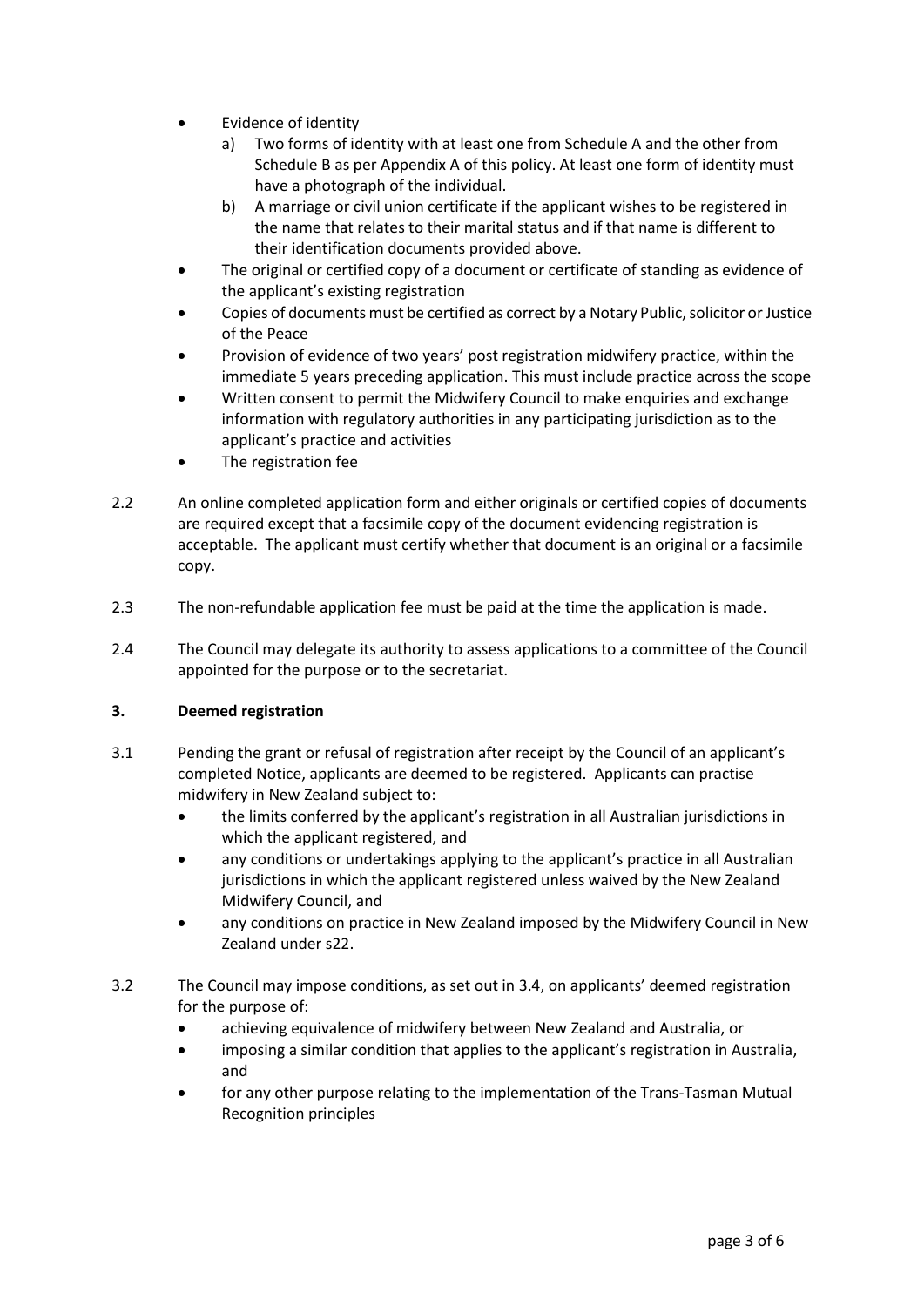- 3.3 No such condition will be more onerous than a condition the Council would impose in similar circumstances, having regard to relevant qualifications, if registration were effected under the Health Practitioners Competence Assurance Act 2003.
- 3.4 It is considered unlikely that a midwife educated in a country other than New Zealand will meet all competencies required of midwives in New Zealand. Subject to consideration by the Council of each particular case, it is likely that midwives registering under the Trans Tasman Mutual Recognition principles will have the following conditions, pursuant to s22, placed on their Scope of Practice:

That the applicant:

- Must work as an employed midwife or as a Lead Maternity Carer in an established group practice \*
- May not prescribe any medications
- Completes an approved competence programme within two years of the date of registration. This competence programme will include the following modules:
	- a) New Zealand maternity and midwifery systems
	- b) Examination of the newborn
	- c) Cultural competence
	- d) Treaty of Waitangi
	- e) Pharmacology and prescribing **and** the Misuse of Drugs self-study package

Other conditions in addition or substitution may be imposed in a particular case.

\* This means that the midwife must practise either as an employed midwife or within an established group practice which means formal professional practice arrangements with structured back up and regular practice meetings. No midwives in the practice may be under Council processes.

- 3.5 The midwife must provide her plan to complete the overseas competence programme at the time she applies for her practising certificate. This must include evidence of either completion of or enrolment in the New Zealand maternity and midwifery systems module.
- 3.6 The midwife must provide evidence of employment or, if intending to work as an LMC, of details of how she will practise within an established group practice at the time she applies for her practising certificate. She must also at this time inform the Council of the name of a nominated mentor. A report will be sought from the mentor at the end of each year, giving feedback on the IQM's integration into the NZ maternity system.
- 3.7 Australian-educated new graduates (someone who has less than twelve month's midwifery practice experience at 32 hours per week) who come to practise in New Zealand may not work as an LMC until they have completed the requirements of the overseas competence programme.
- 3.8 Australian-educated new graduates must participate in the Midwifery First Year of Practice Programme and attain the confident midwife profile as defined in the programme specifications. As they are not eligible for a funded position, they must make the necessary arrangements to meet the costs of the programme. Under s22 of "the Act", conditions will be placed in their scope of practice that: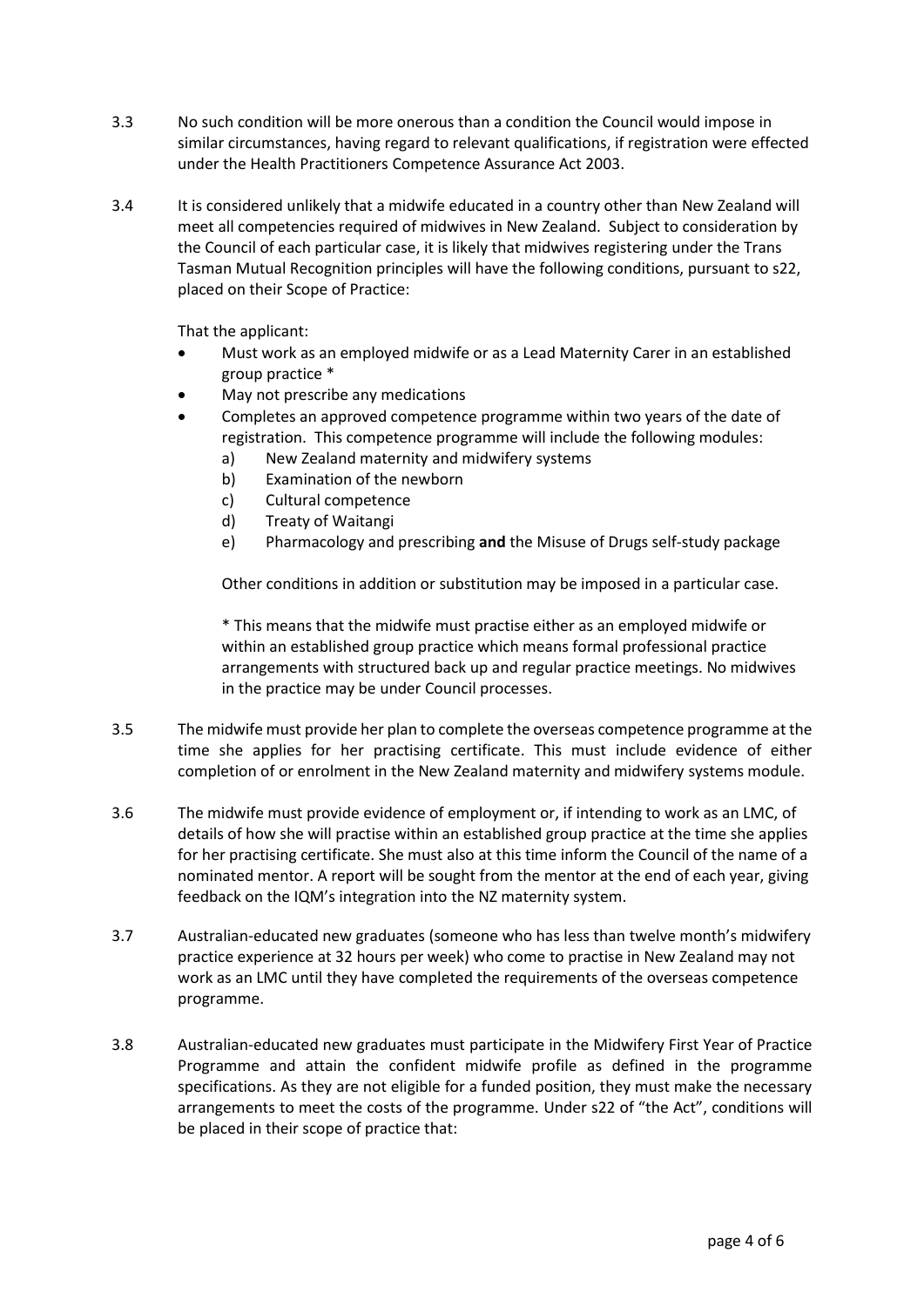- they must participate in the Midwifery First year of Practice Programme and meet the confident midwife profile as defined in the programme specifications
- they must inform their mentor if they have:
	- o a s34 or s64 notification about their competence or conduct
	- o a s45 concern about their fitness to practise or a s50 condition placed on their practice
- 3.9 The Council may waive any condition or undertaking applying to the applicant's registration in Australia if it thinks it appropriate to do so.
- 3.10 Deemed registration ceases if:
	- it is cancelled or suspended in the course of disciplinary proceedings, or
	- applicants are granted registration, or
	- registration is refused, or
	- applicants cease to be registered as a midwife in Australia

#### **4. Grant of registration**

- 4.1 If the information is accurate and complete and the fee paid, registration will be granted and a Certificate of Registration which be forwarded to the applicant.
- 4.2 If registration is granted, it takes effect as if it had been granted immediately on the applicant giving Notice. However once deemed registration has expired the applicant cannot practise midwifery in New Zealand unless she has also obtained a practising certificate.
- 4.3 Subject to the midwife's registration being affected by disciplinary action (refer to paragraph 1.9.1), once registration in New Zealand has been granted, registration does not cease because the midwife subsequently ceases to be registered in a participating Australian jurisdiction.

#### **5. Registration with conditions**

- 5.1 The Council may impose conditions on registration as set out in 3. 2 8 above.
- 5.2 Postponement of registration
	- 5.2.1 A grant of registration may be postponed if:
		- any of the statements or information given in the Notice are materially false or misleading, or
		- any document or information required to accompany the Notice is materially false or misleading, or
		- any required document or information has not been provided, or
		- the applicant's circumstances have materially changed since the date of the Notice or the date it was given